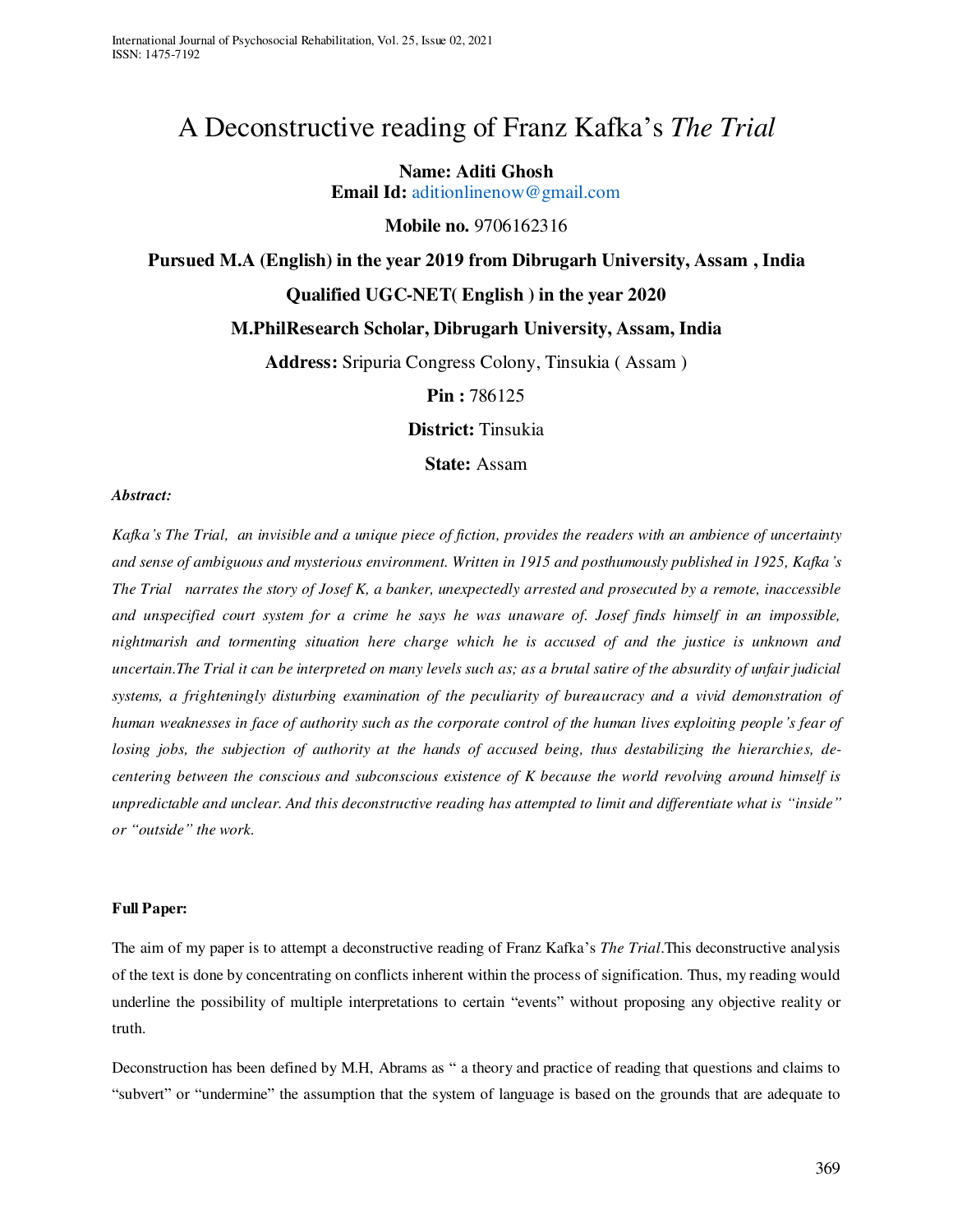establish the boundaries, the coherence or unity, and the determinate meanings of a literary text. Typically, a deconstructive reading sets out to show that conflicting forces within the text itself serve to dissipate the seeming definiteness of its structures and meanings into an indefinite array of incompatible and undecidable possibilities" (Abrams 77). However, the originator and namer of deconstruction is the French thinker Jacques Derrida who has inaugurated this theory in the late 1960s.According to him, the meaning of a sign , in some sense, is always absent from it and thus there is an endless deferment of meanings since the union of signifier and signified is not straightforward.

The analysis of my paper is attempted by taking into consideration certain objectives such as: exploring interpretations from the ambiguous and uncertainty of certain episodes, especially pertaining to the court scene pervading the text; to study the system of legal proceedings, that is, court, justice, and law which is structured, and at the same time, chaotic; to study the character of Josef k, whose interior and exterior spaces of the world is problematic.

Written in 1915 and posthumously published in 1925, Kafka's *The Trial* narrates the story of Josef K, a banker, unexpectedly arrested and prosecuted by a remote, inaccessible and unspecified court system for a crime he says he was unaware of. Josef finds himself in an impossible, nightmarish and tormenting situation here charge which he is accused of and the justice is unknown and uncertain. By most standards, he is denied anything resembling a fair trial: he is never informed of how he has broken the law, he is forbidden from learning essential details of his case and is eventually executed without any deeper understanding of how his conviction was reached or what he could had done to oppose it. He is entrapped in an oppressive legal apparatus where the very the principles of law and justice are inverted, irrational and the lawyers of bureaucracy resembles endless circles. The entire court structure is clandestine, the judges are fact less and the rules are ambiguous, the courtrooms are hidden and the shrouded with utmost secrecy, causing the condemned protagonist and the reader to feel frustrating, anxious and helpless:

"Most of them were dressed in black, in old, long, formal frock… the only thing that puzzled K, … have taken the whole assembly for a political meeting." (Kafka 29)

K thought that he has entered a meeting, where he was called for the cross-examination because it was "a medium sized, two windowed room…filled with most diverse crowd of people…" (Kafka 27).

Josef's protracted mission to understand the law never culminates in any comprehension. The more he explores the system that holds him captive, the less that system appears to be undergirded by any logical, predictable structure whatsoever.

There is no decisive way to make sense of Josef's situation. This is because the narrative is equivocal in The Trial's universe, where every fact can be re-casted in different ways. Moreover, the facts themselves are often dubious or altogether inaccessible. This is evident from the very first words in the beginning of the text:

"Someone must have been telling lies about Josef K" (Kafka 1). This vague and unsatisfying conjecture is the closest the text ever comes to the explanation of Josef's arrest. As Josef navigates, or fails to navigate the judicial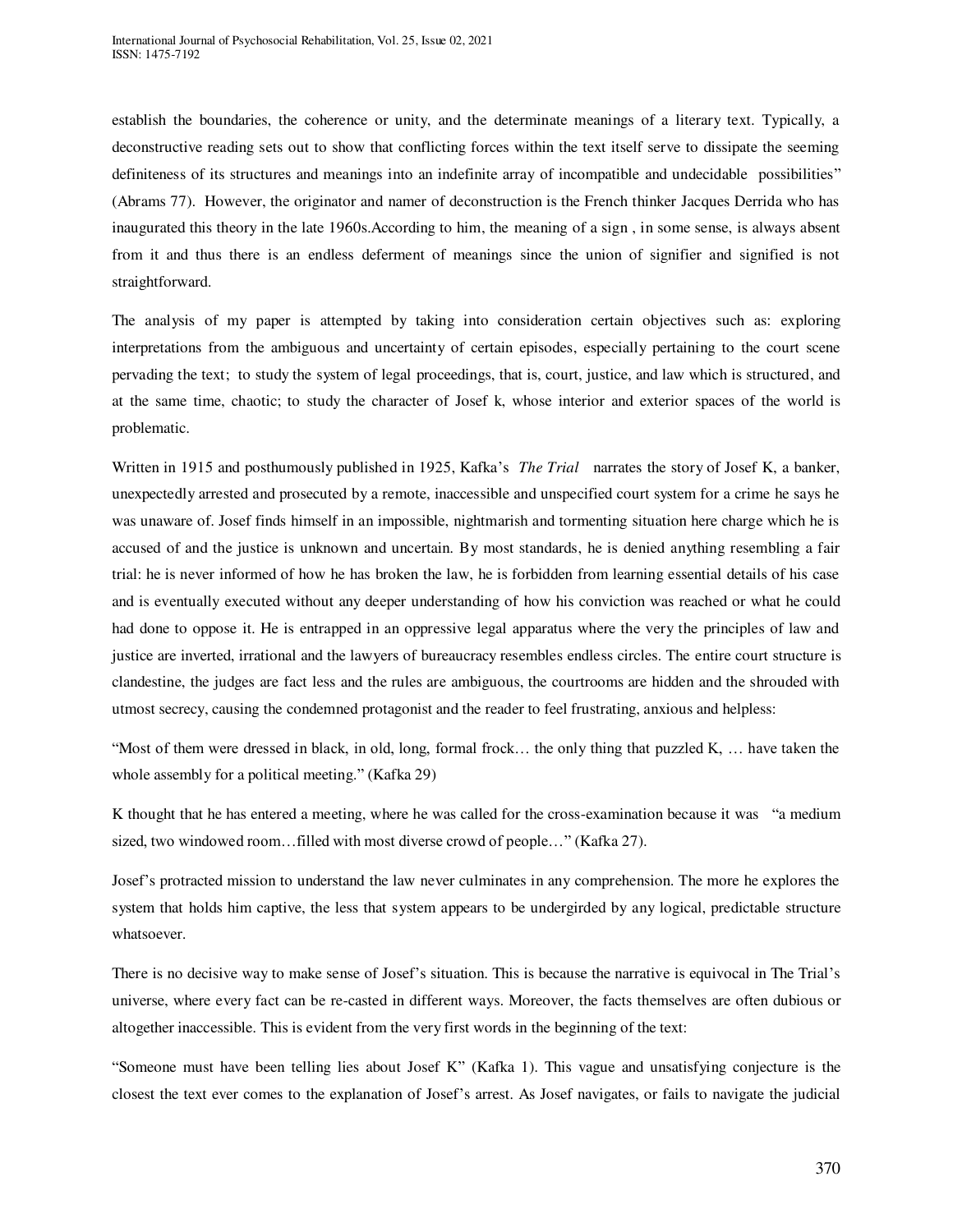system, crucial information is withheld at every step. Court documents, legal proceedings and even the text of the law that determines his fate are all forbidden to Josef and oftentimes to the officials or court functionaries that control and dominate him as well. For instance, the judge asks some irrelevant questions to K, as such: "you are a house-painter?"(Kafka 29). and which K replies with : "your question ,My Lord, as to whether I am a house painterin fact even more than that, you did not ask at all but merely imposed it on me- is symptomatic of the whole way these proceedings against me are being carried out"(Kafka 29).

The courtroom has also been projected in a way where the purpose of a law turns to be illogical and purposeless. The court is located in an odd place, "monotonous, grey constructions, tall blocks of flat occupied by poor people"(Kafka 25). This space with its stifling environment was also been responsible for Josef's physical suffering. Everything seems to be in disharmony inside the courtroom which were devoid of reason such as some people started laughing for no certain reason, which irritated K to such an extent that he finally had to scream to make them silent. This also shows the inversion of order in its authority. The judge seems to possess less or no power to rule over them and maintain the structure of court system.

"The judge had become quite cross but seemed to have no power over those below him in the hall, he tried to reduce what harm had been done in the gallery and jumped up threatening them…" (Kafka 29)

Through the conversations, during the cross-examination process, it can be seen that rather than the judge, it was the accused Josef K, the one who was interrogating the judge out of curiosity. Thus, the judge, here becomes the "subjected" subject .K raised questions such as:

"And what, gentlemen is the purpose of this enormous organization...How are we to avoid those in office becoming deeply corrupt when everything is devoid of meaning?" (Kafka 33)

The judge is also ambivalent and equivocal in his pronouncements regarding Josef K as he was forbidden to know the truth, and he could not arrive at clear meanings from the movements and gestures made by the people and the judge in the courtroom. K smiled and said; "And now the judge, right next to me, is giving a secret sign to someone among you. There seems to be someone among you who is taking directions from above. I don't know whether the sign is meant to produce booing or applause, but I'll resist trying to guess what its meaning is too soon." (Kafka 33).

Thus, analyzing the conversation between Josef K and the judge on the level of "speech-acts", it seems as if K's words have illocutionary authority unlike the judge lacks .The accused person seems to be more assertive to the judge, whose authorial position has been reduced at the hands of Josef K, the one who is charged with crime. The judge is found to be voiceless at times, and K's voice is much more assertive than the judge, such as when K says,

"I have nearly finished what I have to say…None of this concerns me, and I am therefore able to make a calm assessment of it, assuming that this so-called court is of any real importance…I don't have any time to waste and I'll soon be leaving"(Kafka 33). After this forceful commanding statement, there was an immediate silence in the courtroom, and the judge couldn't reply over him, thus implying that "power" was invested upon the accused. In reality, a court is seen a part of what Althusser terms as a Repressive State Apparatus (RSA), with many formal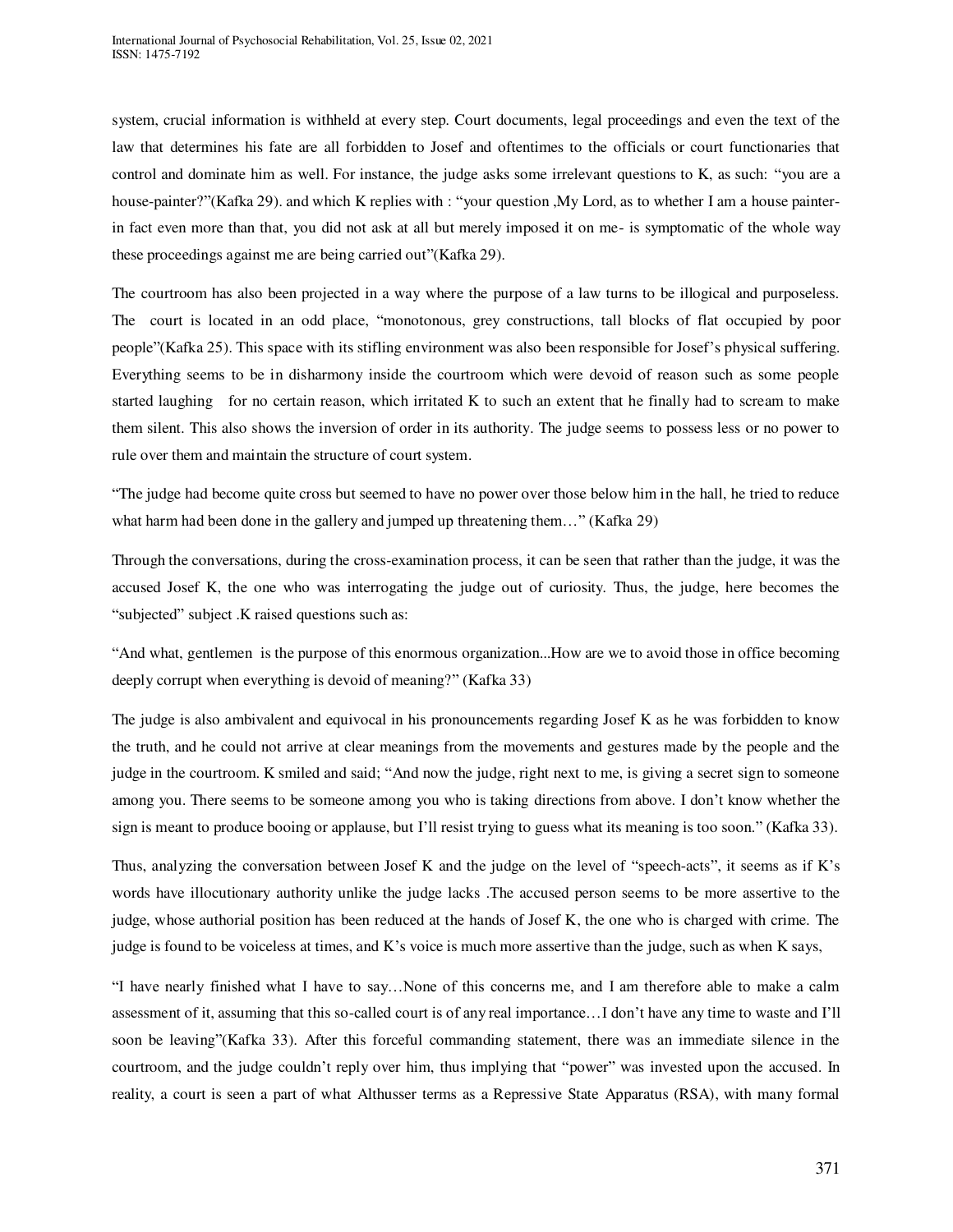norms which have to be maintained by one and all. The judge is supposed to be the authority figure invested with "repressive" power and the charged person tends to be powerless . But in The Trial, through the episode of "crossexamination" we can see a destabilized structure of the courtroom. Instead of being an ordered space , there was total chaos in its functioning. Josef K, thus, attempts to restore order in this carnivalesque situation. Therefore, there is nothing an individual be it defendant, lawyer or functionary do to bring a semblance of order in the justice system .For the accused, every course of action is equally couched in ambivalence: Block's wretchedness shows that even the most obsessive devotion to one's trial provides no advantage. The absence of logic forces defendant to seek meaning in bizarre rituals and superstitions, such as trying to foretell a defendant's verdict from the shape of his lips. Thus, it can be said that, there are times when reason, logic and superstitions overlap to form a mixed logic where both the "science of rationality" and the "dogma" of superstition goes together. Moreover, Titorelli's explanation of the three sorts of acquittal illustrates that the struggles of the defendant are almost always in vain. Of the three sorts of acquittal, he explains only one, that is, "absolute acquittal" actually being able to restore the defendant to the status quo he had prior being accused of. However, the truth was that this exoneration had never actually been granted to any accused.

In the text , we can see that K has been provided with various possibilities such as the lawyers who could have helped him to prove his innocence .But at the same time, these possibilities are only theoretical in their assumptions, uncertainty prevails over its achievement. The lawyers deprived of legal authority argue cases as if accustomed practice of their profession, have been seen to give no effort to their duty such as Dr. Huld, who was responsible for not protecting K and to free him from the absent cage which he is incarcerated. In fact, in the explanations of the three sorts of acquittal by Titorelli(the painter),he says that his trial may have been favourable .On the other hand, he says that the most favourable acquittal rarely happens. It disappoints K ,realizing that all his hopes are now in vain:

"I don't think there's anyone who could do anything to get an absolute acquittal."(Kafka 110)

This opposition in its action can also be seen in the character of K, the person who was very conscious of his trial at the beginning and had also tried to free himself from being the object of surveillance. However, he ultimately surrenders and submits to his fate ruling the ambivalent nature of justice.

K cannot be said to be guilty, if it's seen through the corrupted lens of the law and justice. K is guilty not of violating any laws that the courts would uphold; these, the norms of burgeois society,he has always scrupulously obeyed. Rather he is guilty of violating a moral absolute and his feelings of guilt represent his half-conscious recognition that his life has become meaningless because he has lost this sight of law. K is a man with a divided mind; the part of him that feels guilty senses the part that functions in the everyday world knows that he is living in accordance with the law of his culture, having a good job, always observing towards advancement in rank, residing in respectable house, avoiding excess of any kind.

In K's relationship with his colleagues, it is the law that he most persistently violates. Assertion of the self over others is the law by which the bourgeois society thrives, but it also alienates us from others and that is the reason why Josef K seems to be such an inadequate human being.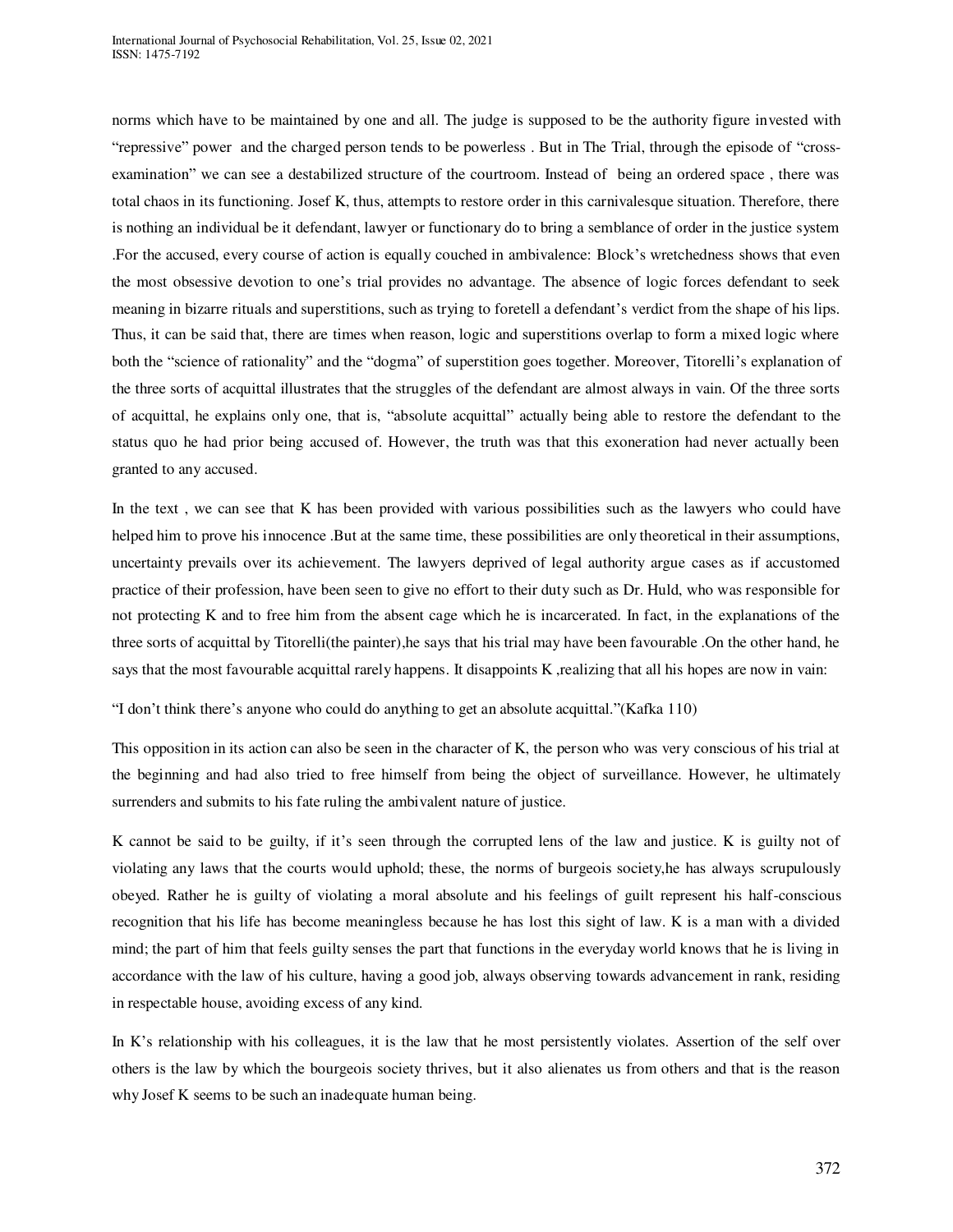"K stopped talking with them; do I he thought to himself, do I really have to carry on getting tangled up with the chattering of base functionaries like this?-and they admit themselves that they are of the lowest position."(Kafka 5)

Again, his friendship with advocate Hasterer pleases him because this association with the great man gives him a peculiarly privileged position. K is very class-conscious. His concern with status and position forces him to choose what he knows to be callous and unfeeling behavior. He even "had his legs crossed and had thrown one arm over the back rest of the chair"(Kafka 7). K watched the warderer's whipping tormented by a sense of responsibility;

"K had quickly thrown the door shut, gone over to one of the windows overlooking the yard and opened it…" (Kafka 5). When the chief clerk asked him if anything is wrong, he simply replied, "No, No, it's only a dog yelping in the yard" (Kafka 5). But irony is that it was he himself who was being killed like a dog and this was being dehumanized.

The protagonist of the novel represents all of us in a world which is devoid of meaning and justice. He has been forced to awake and arrive in an unfathomable situation, perhaps it can be interpreted as a situation stucked between fantasy and reality as he was still in bed when the officers arrived to arrest him as K himself said, "They came for me in the morning when I was still in bed" (Kafka 3).

The events described in the episodes appeal to the subconscious and resemble dreamlike state. It is unclear whether the descriptions are of a dream or real-life events. The universe created in the text, every actions and incidents are very blurred in its visualization and there prevails the doubts and with the beginning of the first chapter, it depicts a tension between truth and falsehood. There are many such impossibilities which is not possible in reality such as Sunday to be chosen for hearings so that K wouldn't be disturbed in the professional work; the location of the court which is far from the city in an odd place whereas in the reality, it is found to be an organized structure followed by strict rules and regulations. But in the text, the court doesn't maintain any norms, K was not informed of his trial's timing but when he entered the court by his own calculations , he was taunted for being late;

"You should have here one hour and five minutes ago." (Kafka 28)

The court which has itself not being serious in its organization is trying to make the accused Josef realize the importance of being punctual in time. Again, the next day of his cross-examination when he visited the court again, it was empty, which he took advantage of and has come acrossed some pornographic drawings instead of some legal documents, reducing the expectations of a formal court atmosphere and doubts the certainty of its existence. Thus, there can be seen a triviality in its seriousness of an ordered system. However, this can also be seen on the angle of being mysterious that K was forbidden from inquiring knowledge and information regarding his legal case. This might also has been used as a strategy to keep it a secret from K. The ordered court system is totally shattered in *The Trial*.

Thus, through the critical reading of *The Trial* it can be interpreted on many levels such as; as a brutal satire of the absurdity of unfair judicial systems, a frighteningly disturbing examination of the peculiarity of bureaucracy and a vivid demonstration of human weaknesses in face of authority such as the corporate control of the human lives